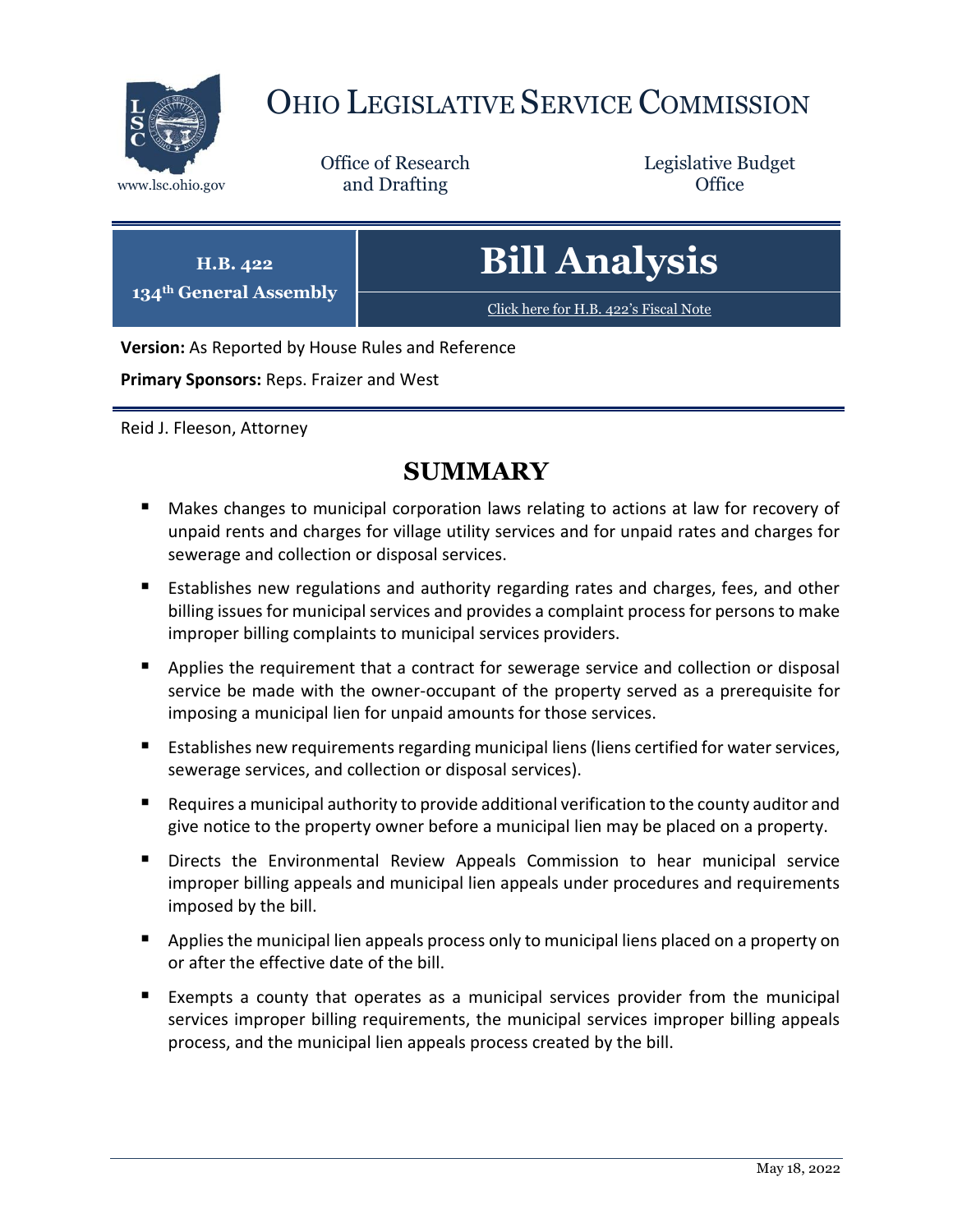# **DETAILED ANALYSIS**

### **Introduction**

The bill makes changes to Ohio municipal corporation laws relating to actions at law for recovery of unpaid rates, rents, and charges for village utility services, sewerage services, and for unpaid rates and charges for collection or disposal services. The bill also provides for other new regulations and authority regarding rates and charges, fees, and other billing issues for municipal services. Additionally, the bill establishes a process that a municipal authority must follow before a municipal lien can be placed on a property. Finally, the bill empowers the Environmental Review Appeals Commission (ERAC) to address municipal services billing and payment complaints and municipal services lien appeals. It is not clear how these alterations might impact Municipal Home Rule authority granted by the Ohio Constitution and how the courts might address any such impact.<sup>1</sup>

Under current law, municipal corporations in Ohio are either villages or cities. A village has a population of less than 5,000; a city has a population of 5,000 or more.<sup>2</sup>

#### **Terms used in bill**

For purposes of this analysis, "village utility service" means water, electricity, gas, and other similar utility services provided through a village's board of trustees of public affairs.<sup>3</sup>

"Collection or disposal service," under this analysis, refers to the collection or disposal of garbage, ashes, animal and vegetable refuse, dead animals, or animal offal.<sup>4</sup>

The bill defines "municipal services" as water services, collection or disposal services, and sewerage services.<sup>5</sup> The bill also defines "municipal authority" to mean a board of trustees of public affairs (regarding village utility service), director of public service or other official or body designated by charter (regarding city water service), or the legislative authority of a municipal corporation (regarding collection or disposal service and sewerage service), as the context requires.<sup>6</sup> "Municipal services provider" is defined in the bill as the entity created or designated

<sup>4</sup> R.C. 701.10.

- $5$  R.C. 701.20(E).
- $6$  R.C. 701.20(D).

<sup>&</sup>lt;sup>1</sup> See the LSC **Members Brief on Municipal Home Rule (PDF)**, pp. 2-3 and 7-8, which is available on the LSC website[: lsc.ohio.gov/membersbriefs.](https://www.lsc.ohio.gov/pages/reference/current/membersbriefs.aspx)

<sup>2</sup> Ohio Constitution, Article 18, Section 1.

 $3$  R.C. 735.29(C) and (D).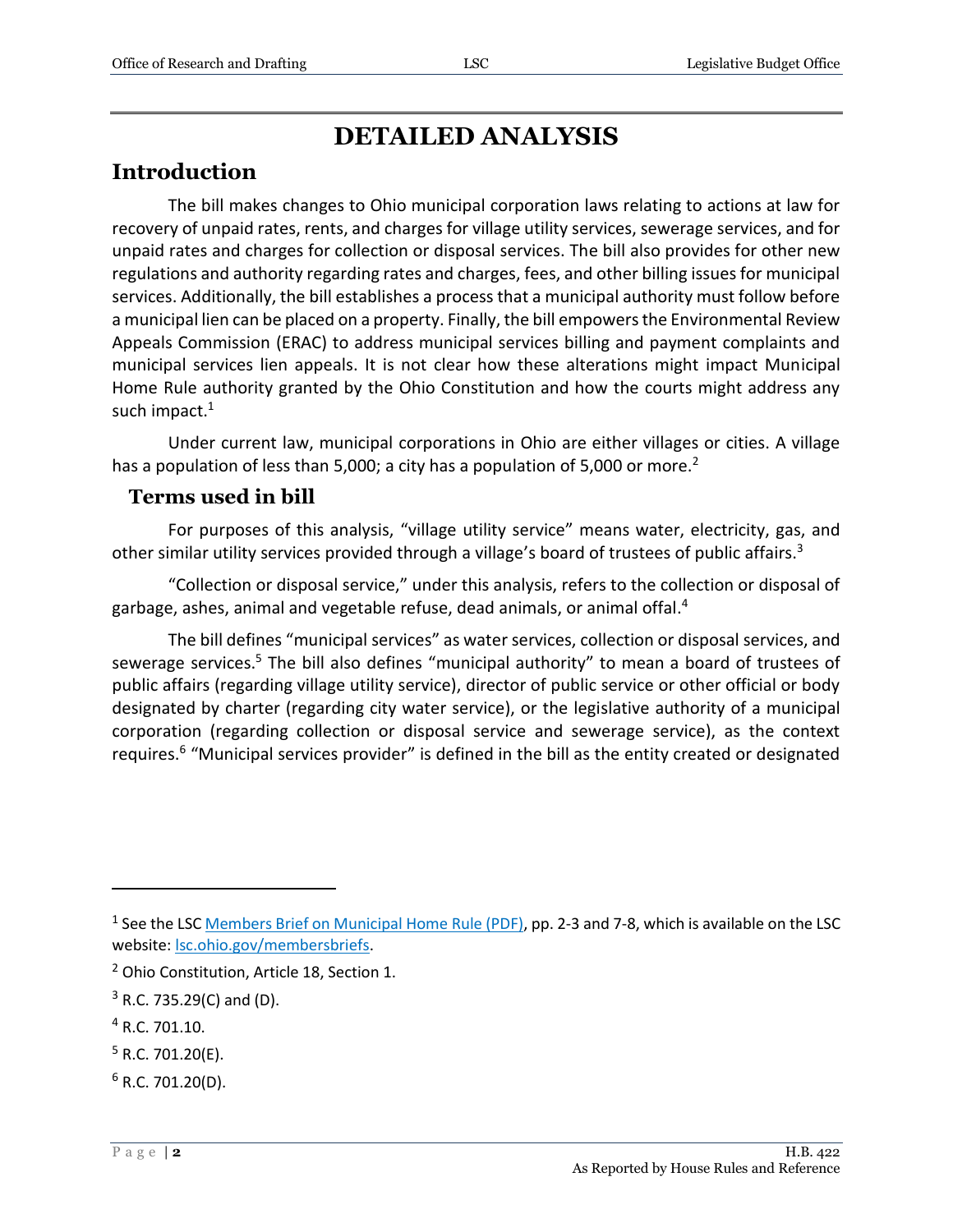by the municipal authority to provide municipal services.<sup>7</sup> "Water services," as used in this analysis, refers to water services of a city and village waterworks services.<sup>8</sup>

### **Actions at law**

### **Village utility service actions at law**

The bill provides that when rents and charges for village utility services consisting of electricity, gas, or other public utility services have not been paid when due, the village may collect them by actions at law in the village's name from an owner, tenant, or other person who is liable to pay them. Currently, the law says those rents and charges may be collected by actions at law in the village's name. Under the bill and continuing law, all unpaid village utility service rents and charges may also be certified to the county auditor to be collected as other village taxes.<sup>9</sup>

#### **Sewerage service actions at law**

The bill permits the legislative authority of a municipal corporation that has established a rate or charge for sewerage services to collect unpaid amounts from an owner, tenant, or other person who is liable to pay the unpaid amounts using an action at law in the name of the municipal corporation.<sup>10</sup>

### **Collection or disposal service actions at law**

The bill provides that the legislative authority of a municipal corporation that has established a rate or charge for collection or disposal service, which has gone unpaid, may collect it by actions at law in the name of the municipal corporation from an owner, tenant, or other person who is liable to pay the rents or charges.<sup>11</sup>

### **Municipal services authority**

The bill creates various other new regulations and authority regarding municipal services.

### **Financial responsibility**

The bill provides that any person who contracts to receive municipal services is financially responsible for paying all rates, fees, charges, and costs associated with the delivery of that service.<sup>12</sup>

 $7$  R.C. 701.20(F).

<sup>8</sup> R.C. 735.29(D) and 743.04.

 $9$  R.C. 735.29(C).

<sup>10</sup> R.C. 729.491.

<sup>&</sup>lt;sup>11</sup> R.C. 701.101.

<sup>12</sup> R.C. 701.21.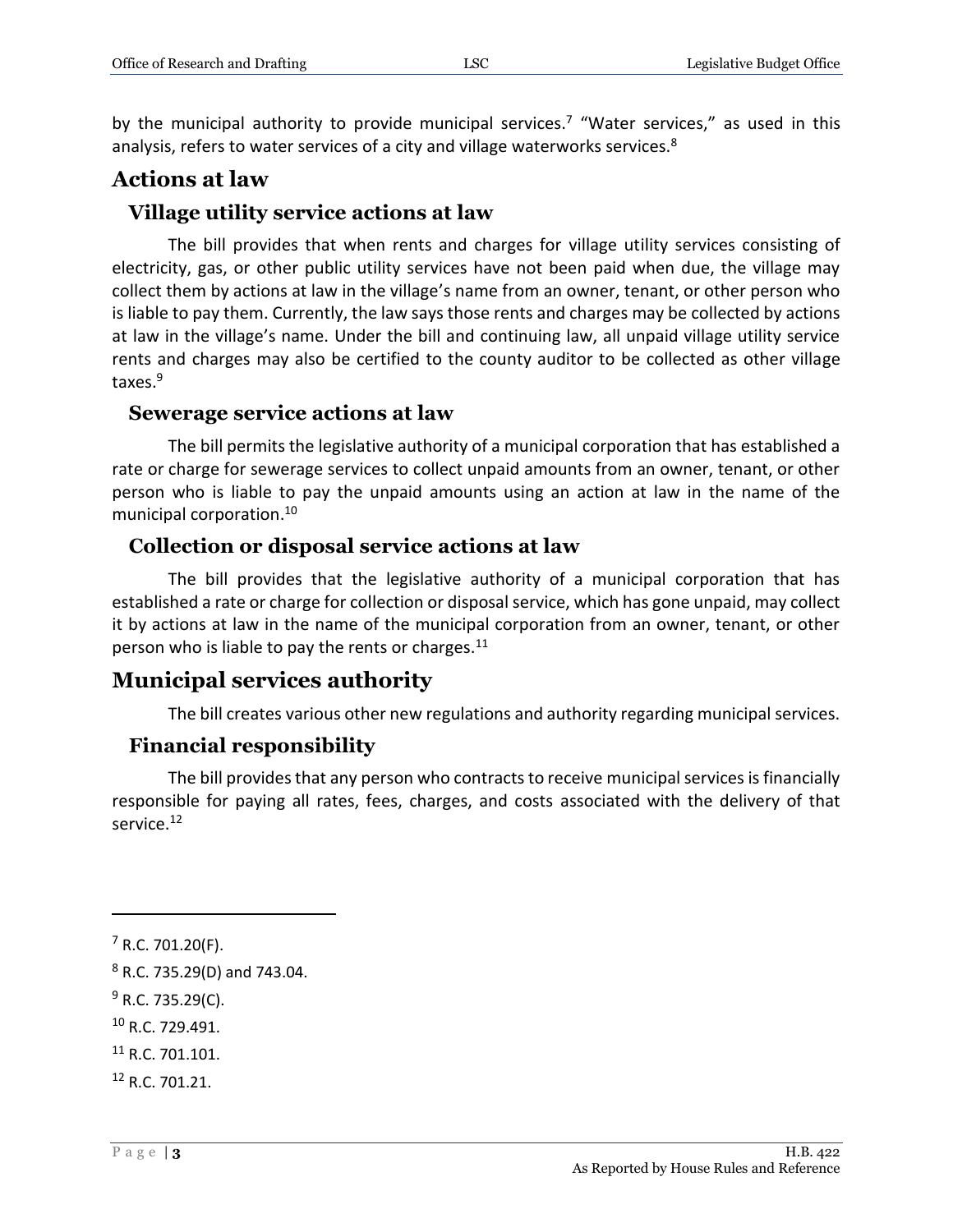### **Certifying liens or bringing actions at law**

If a municipal authority attempts to certify a lien to the county auditor (for water services, sewerage services, village utility services, or municipal collection or disposal services)<sup>13</sup> against a property or brings an action (an action at law to collect for water services, sewerage services, village utility services, or municipal collection or disposal services)<sup>14</sup> due to unpaid municipal services rates or charges, the bill establishes a rebuttable presumption that amounts exceeding the termination amount cannot be certified as a lien, or recovered by the action, against the property owner.

The presumption may be rebutted by any of the following based on a preponderance of the evidence:

- The property owner agreed to pay all the unpaid rates and charges, after having been given notice of the delinquent amount;
- The property owner occupies the residence;
- The municipal authority attempted to mitigate any unpaid rates or charges by strictly adhering to its established protocol for terminating service for delinquent customers;
- **Any other evidence demonstrating that the municipal authority mitigated the amount of** unpaid rates and charges before proceeding against the property owner.

These provisions do not abridge or eliminate any cause of action that a municipal authority may have against the tenant personally, or other persons liable for the unpaid rents or charges.<sup>15</sup>

Under the bill, "property owner" means the person who owns the residential property to which municipal services are provided and to whom all of the following apply:

- The person does not occupy the property;
- The tenant or other occupant is contractually responsible to pay the charges and fees imposed for the municipal services;

<sup>15</sup> R.C. 701.22.

<sup>&</sup>lt;sup>13</sup> R.C. 701.20(B). The definition of "certify a lien" in the bill includes village water, electric, gas, and other public utility service. But, "municipal services" do not include village electric, gas, and other utility services. This is ambiguous, but since "certify a lien" includes village water service, which water service is also a municipal service under the bill, it is likely that service is what is included when the municipal authority seeks to certify a lien under this provision. The ambiguity could be clarified.

 $14$  R.C. 701.20(A). Similar ambiguity exists for the definition of "bring an action" as for "certify a lien" in the note above since "municipal services" do not include village electric, gas, or other utility service. But, it is likely, since "bring an action" includes actions for village water service, that water service is what is addressed when a municipal authority brings an action. The ambiguity could be clarified.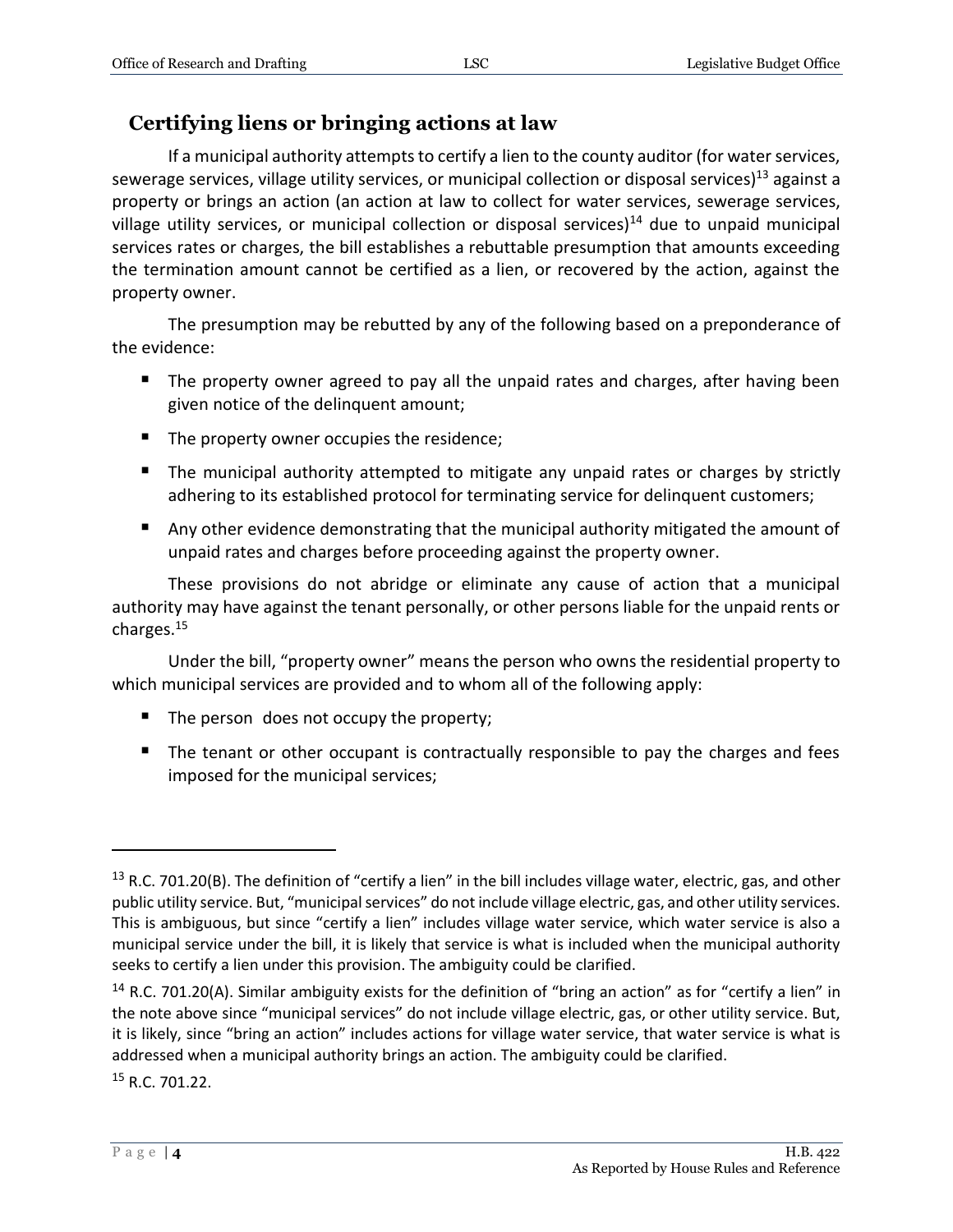- If the residential property consists of two or more dwelling units, both of the following must be true:
	- $\Box$  Each dwelling unit has a separate meter;
	- $\Box$  The tenant or other occupant of each dwelling unit is contractually responsible to pay the charges and fees imposed for the municipal services provided to the unit in which they reside.<sup>16</sup>

A "tenant" under the bill is a person entitled under a rental agreement to the use and occupancy of residential premises<sup>17</sup> to the exclusion of others. A "dwelling unit" is a structure or the part of a structure that is used as a home, residence, or sleeping place by one person who maintains a household or by two or more persons who maintain a common household.<sup>18</sup>

The "termination amount" means the amount of rates or charges for municipal services that when unpaid results in the termination of those services under the municipal authority regulations.<sup>19</sup>

### **Tenant reinstatement fee**

A municipal authority may establish a tenant reinstatement fee for municipal services. The fee may be applied if the tenant requests to reestablish municipal services after such services have been terminated by the municipal services provider or the tenant.<sup>20</sup>

### **Tracking unpaid rates**

A municipal authority may track any unpaid rates or charges owed by a person for any municipal services between residential properties if:

- **The person who contracted for municipal services currently has a debit or credit regarding** the municipal services provided to the person; and
- **Municipal services provided to that person have been terminated at one residential** property and established at another residential property.<sup>21</sup>

 $16$  R.C. 701.20(G).

 $17$  Residential premises are dwelling units, as defined under the bill, but with many notable exclusions, consisting of, for example, prisons, college dormitories, and hospitals. R.C. 5321.01(A) and (C), not in the bill.

<sup>&</sup>lt;sup>18</sup> R.C. 701.20(C); R.C. 5321.01(A) and (F), not in the bill.

<sup>&</sup>lt;sup>19</sup> R.C. 701.20(H).

<sup>20</sup> R.C. 701.23.

<sup>21</sup> R.C. 701.24.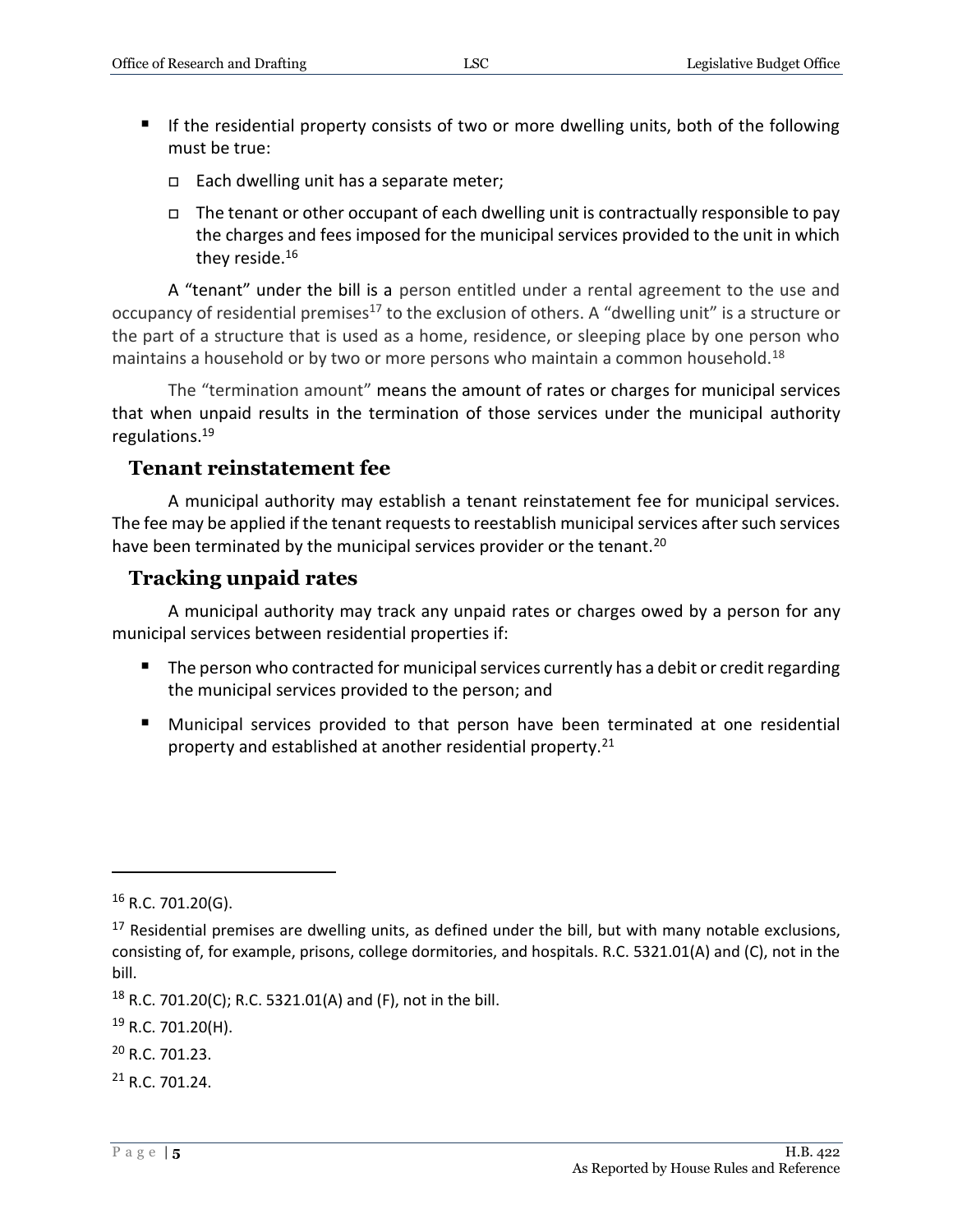#### **Billing details and history review**

A municipal authority may access and review the billing details and histories of any person who contracts to receive municipal services in order to identify and track unpaid rates or charges.<sup>22</sup>

### **Improper billing complaints**

#### **Right to make complaint**

The bill provides that a person believing to have been improperly billed for municipal services may file a complaint with the municipal services provider.

#### **Complaint process**

A municipal services provider must establish a method for persons to make improper billing complaints. The provider must investigate every complaint received and resolve each complaint within ten business days. If the provider is unable to timely resolve the complaint, it must provide the person who filed the complaint a status report every five business days following the end of the ten-day period.

If a complaint is not resolved to the complaining person's satisfaction, the person may appeal the matter to ERAC (see "**Improper billing appeals**" below) if the amount in dispute is \$300 or more. $23$ 

### **Improper billing appeals**

The bill requires ERAC to hear improper municipal services billing complaints. ERAC must hear improper municipal services billing appeals if all the following applies: (1) the complainant has previously filed such a complaint with the municipal services provider, (2) the complaint has not been resolved to the complainant's satisfaction, and (3) the disputed amount is \$300 or more. ERAC must also hear appeals from property owners in cases where a tenant who is financially responsible for paying for municipal services failed to pay and the property owner was held responsible as a result. ERAC cannot hear appeals of the reasonableness of the rates, charges, or rents set by the municipal authority for municipal services.

In connection with an appeal, ERAC may access and review the billing details and histories of a person who contracts to receive municipal services in order to identify unpaid rates or charges.<sup>24</sup>

### **Hotline**

The bill requires ERAC to create a hotline to do the following:

<sup>22</sup> R.C. 701.25.

<sup>23</sup> R.C. 701.26.

<sup>24</sup> R.C. 3745.151 and 3745.154.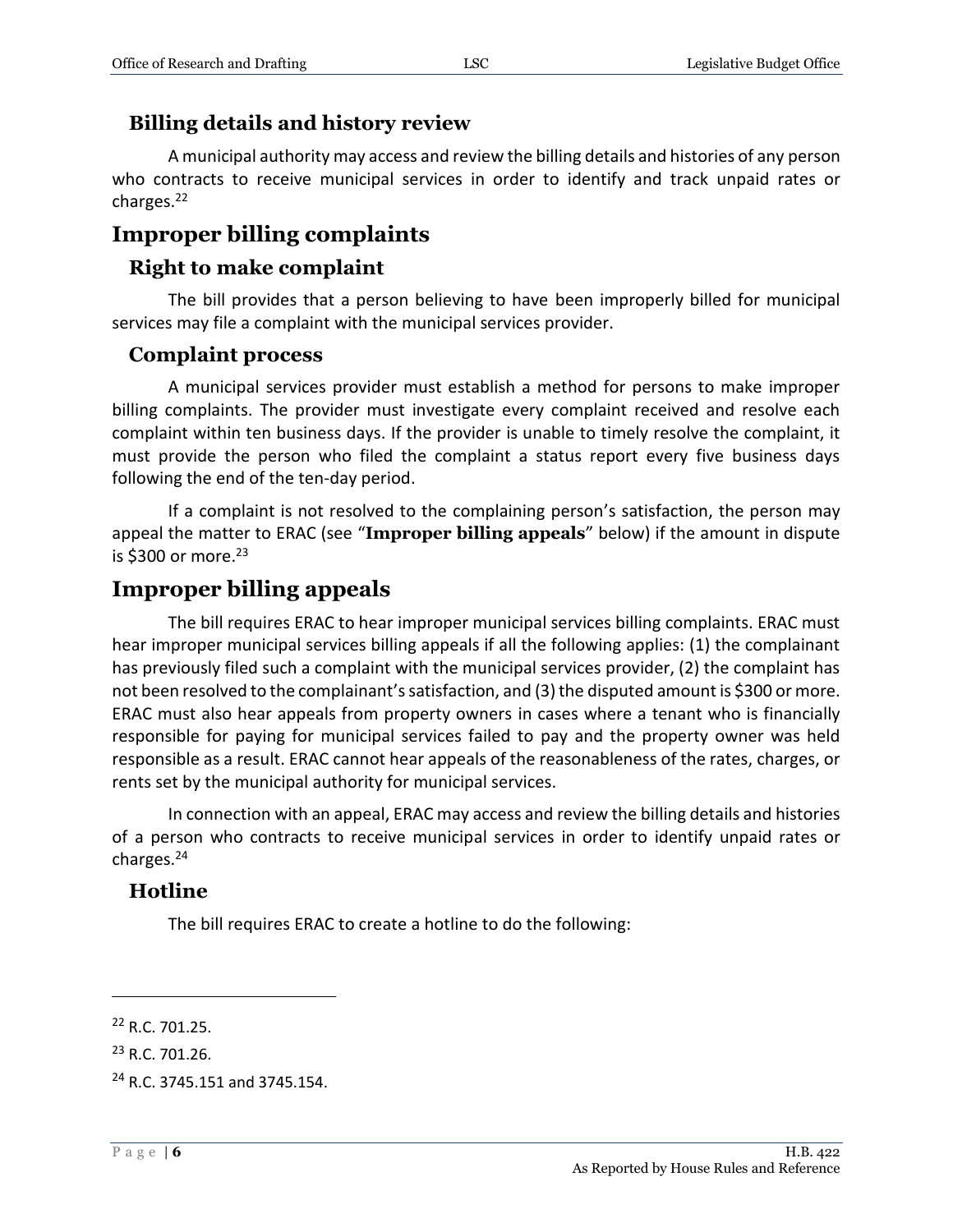- **Allow a person to file an appeal regarding an improper billing complaint for municipal** services;
- **Provide information regarding filing an appeal, the appeals process, and other related** information.<sup>25</sup>

#### **Rules**

ERAC is required to adopt rules (but is not subject to the Administrative Procedure Act, R.C. Chapter 119 in doing so) regarding improper billing appeals for municipal services, including the following:

- A procedure by which complaints are evaluated, to determine whether a hearing is warranted;
- Hearing procedures and processes;
- Standards by which ERAC resolves complaints.<sup>26</sup>

### **Municipal liens**

The bill makes several changes to existing law regarding the placement of municipal liens. A "municipal lien" is defined in the bill as a lien certified for unpaid water services, sewerage services, or collection or disposal services amounts.<sup>27</sup>

#### **Placement of lien**

Before a municipal lien may be placed on a property by the county auditor under the bill, the auditor must receive both:

- Additional certification (see "**Additional certification**" below) that the unpaid rents, rates, or charges have arisen from a service contract made directly with an owner who occupies the property served;
- Verification from the appropriate municipal authority that the required notice (see "**Notice to property owner**" below) was given to the property owner.

Under current law, no requirement for owner-occupation and owner-contracting exists as a prerequisite to imposition of a lien regarding unpaid amounts for sewerage and collection or disposal services. Further, additional certification is required under current law only for water service liens and consists only of certification that the unpaid rents or charges arose under a service contact with an owner occupying the property.

Pursuant to continuing law, unchanged by the bill, a lien for unpaid collection or disposal services may only be placed when either: (1) the unpaid amount is greater than or equal to \$250,

<sup>&</sup>lt;sup>25</sup> R.C. 3745.153.

<sup>&</sup>lt;sup>26</sup> R.C. 3745.152.

 $27$  R.C. 319.65(A) and 3745.15(A).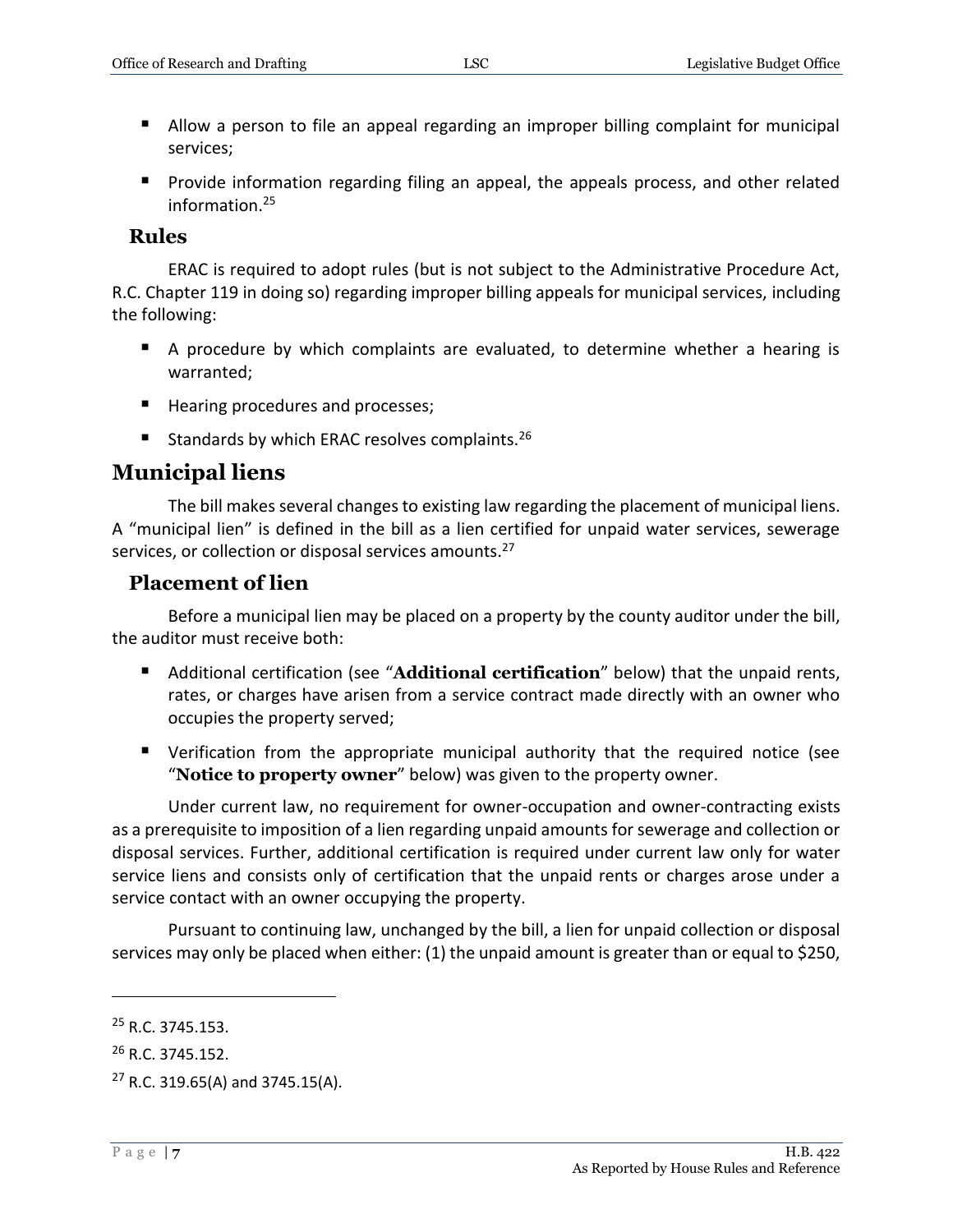or (2) the unpaid amount is greater than or equal to the applicable annual rate or charge imposed by the municipal corporation on the person using the collection or disposal services.<sup>28</sup>

### **Additional certification**

The bill requires the additional certification to be submitted to the county auditor before a municipal lien can be placed to consist of all of the following:

- $\blacksquare$  The parcel number of the property on which the lien is requested;
- $\blacksquare$  The name of the property owner;
- $\blacksquare$  The name of the person who contracted for the service for which the lien is sought;
- Confirmation from the person, board, or entity that certified the lien and submitted the additional certification that all of the information submitted to the auditor has been verified.<sup>29</sup>

### **Notice to property owner**

The bill requires the municipal authority to provide notice to the property owner about the placement of a municipal lien on the property before the county auditor places the lien. The notice must also include a notice informing the owner of the right to file an appeal regarding the lien with ERAC (see "**Municipal lien appeals**" below). Additionally, the municipal authority must submit verification to the county auditor that the notice was provided to the property owner.<sup>30</sup>

### **Collection of lien amounts**

The bill maintains existing law requiring the lien amount to be collected in the same manner as other taxes, but adds that, for sewerage and collection or disposal services liens, the county treasurer must accept, rather than may accept, a payment in such amount when separately tendered as full payment for the unpaid amounts. Similarly, the county treasurer is directed for all municipal liens (instead of only water liens as required under current law) to release any such lien immediately upon payment of the full certified amount. The bill requires the county treasurer to provide all municipal sewerage lien amounts collected to the municipal corporation in the manner chosen by the legislative authority of the municipality. But existing law, unchanged by the bill, requires amounts collected for water service liens to be placed in the appropriate distinct fund of the village or municipal corporation or, for collection or disposal services, placed into the general fund of the municipal corporation.<sup>31</sup>

<sup>&</sup>lt;sup>28</sup> R.C. 701.10(A)(1) to (2)(a), 729.49(B)(1), 735.29(D)(1)(a), and 743.04(A)(1)(a)(i).

<sup>29</sup> R.C. 319.65.

<sup>30</sup> R.C. 701.102, 729.492, 735.291, and 743.041.

 $31$  R.C. 701.10(A)(2)(b), 729.49(B)(2), 735.29(D)(1)(b), and 743.04(A)(1)(a)(ii); R.C. 323.15, not in the bill.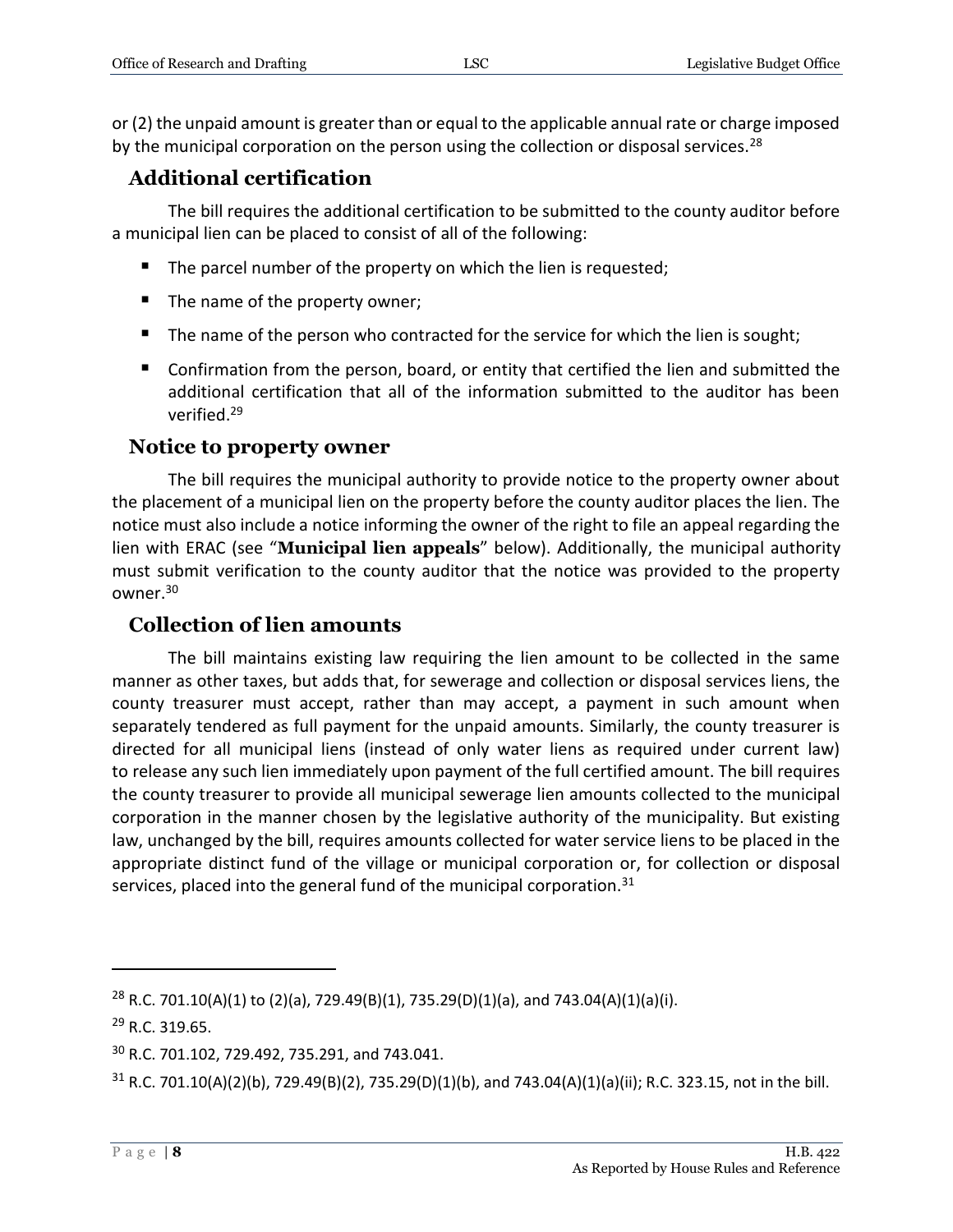### **Municipal lien appeals**

The bill establishes a process for appealing the placement of a municipal lien placed on or after the effective date of the relevant sections with ERAC.<sup>32</sup> The bill requires ERAC to hear all municipal lien appeals, except as discussed immediately below, and grants it exclusive original jurisdiction over such appeals. $33$ 

### **Applicability of the lien appeals process**

The municipal lien appeals process created by the bill applies only to municipal liens placed on a property on or after the effective date of the bill. $34$ 

### **Who may appeal**

Under the bill, a person that receives notice from a municipal authority (see "**Notice to property owner**" above) of a municipal lien being placed on that person's property may file a lien appeal with ERAC.<sup>35</sup>

#### **Rules**

ERAC is required to adopt rules governing hearing procedures for municipal lien appeals consistent with existing procedural rules applicable to ERAC that govern its hearing procedures, appeal filing requirements, hearings, and appeals to Ohio appeals courts.  $36$ 

### **Standard to find for owner**

The bill directs ERAC to find for the owner of the property in a municipal lien appeal if it finds both: (1) the unpaid amounts did not arise from a service contract made directly with the owner, and (2) the owner did not occupy the property served by the contract.

If ERAC finds for the owner, then it must order the removal of the lien. The county auditor is directed to remove the lien upon the order from ERAC.<sup>37</sup>

### **Attorney's fees**

The bill requires the municipal authority that certified the challenged lien to pay the property owner's reasonable attorneys' fees incurred in prosecuting the lien appeal if ERAC finds for the owner. $38$ 

 $\overline{a}$ 

<sup>35</sup> R.C. 3745.155.

<sup>36</sup> R.C. 3745.157; R.C. 3745.03, 3745.04(D), 3745.05, and 3745.06, not in the bill.

 $37$  R.C. 3745.158 and 3745.159(A)(1) and (B).

<sup>38</sup> R.C. 3745.159(A)(2).

<sup>&</sup>lt;sup>32</sup> R.C. 3745.155 to 3745.1511.

<sup>33</sup> R.C. 3745.156.

<sup>34</sup> R.C. 3745.1510.